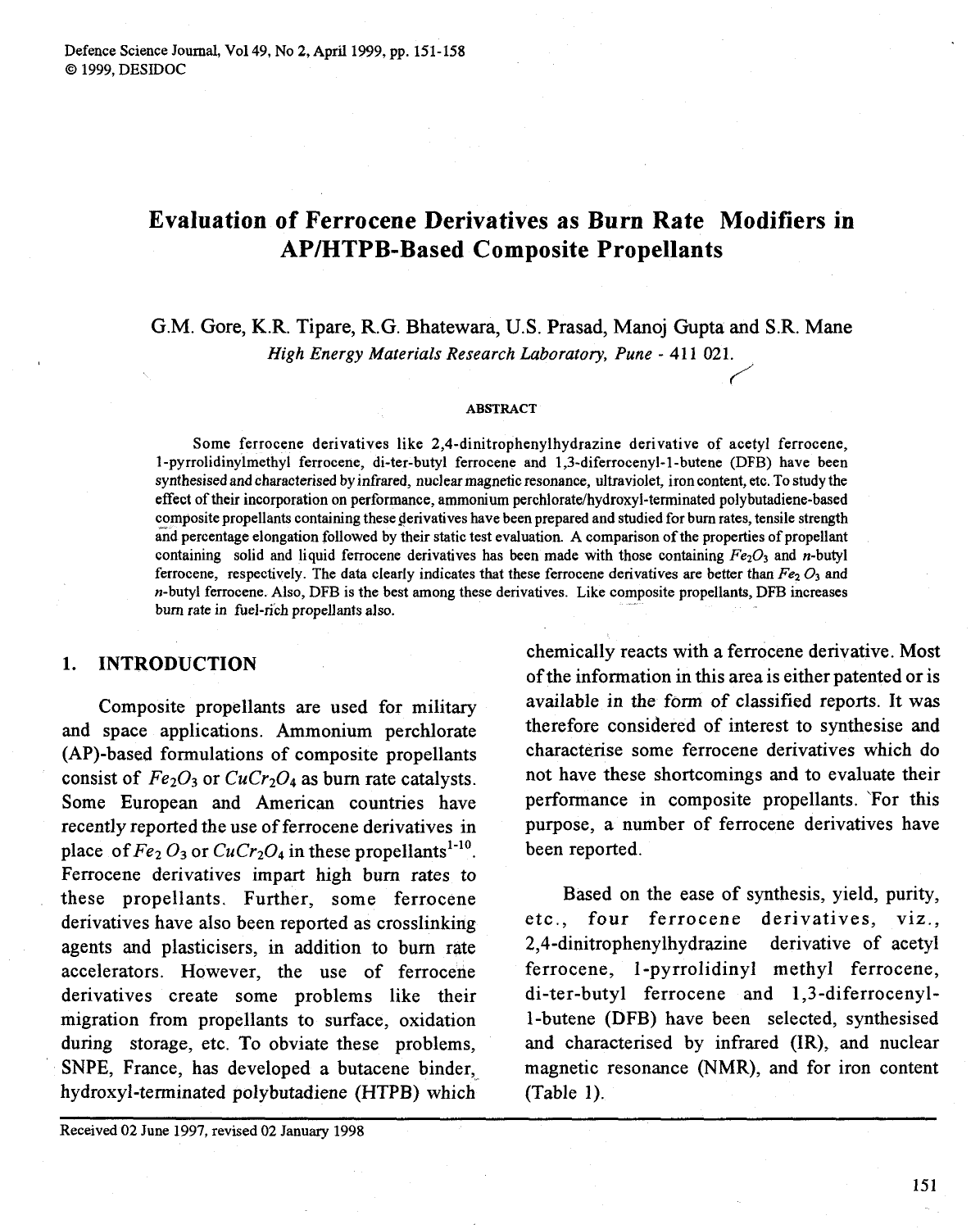|                      | 2,4-Dinitrophenylhydrazine 1-Pyrrolidinyl<br>derivative of acetyl<br>ferrocene                                                                                                                                       | methyl ferrocene                                                                                                                                  | Di-ter-butyl ferrocene                                                                                                          | 1,3-Diferrocenyl-<br>1-butene                                                                                                                                      |
|----------------------|----------------------------------------------------------------------------------------------------------------------------------------------------------------------------------------------------------------------|---------------------------------------------------------------------------------------------------------------------------------------------------|---------------------------------------------------------------------------------------------------------------------------------|--------------------------------------------------------------------------------------------------------------------------------------------------------------------|
| * Iron $(\% )$       | 14.0                                                                                                                                                                                                                 | 28.0                                                                                                                                              | 19.0                                                                                                                            | 25.5                                                                                                                                                               |
| IR peaks<br>$(cm-1)$ | 1100, 995<br>(Ferrocenyl group)<br>Carbonyl group absent<br>3300 $(-NH)$ group)<br>1520 ( $NO2$ group)                                                                                                               | 1100, 1000, 3095<br>(Ferrocenyl group)                                                                                                            | Peaks at 1100 and 995 for<br>ferrocene group are absent<br>because it is disubstituted.                                         | (3090, 1102, 1000)<br>(Ferrocenyl group)<br>(2966, 2864, 1465)<br>(Methyl group)<br>(3090, 1300, 962)<br>Vinyl group<br>1638-Double bond                           |
| <b>NMR</b>           | 2,4 $\delta$ Corres. to (3H, s)<br>4,10 $\delta$ Corres. to $(5H, s)$<br>4, 28 $\delta$ Corres. to $(2H, s)$<br>4,58 $\delta$ Corres. to $(2H, s)$<br>7.2 - 7.9 $\delta$ Benzene (3H)<br>10.2 $\delta$ Corres. to 1H | 1,8 $\delta$ Corres. to $(4H, s)$ .<br>2,4 $\delta$ Corres. to $(4H, s)$<br>3.32 $\delta$ Corres. to $(2H, s)$<br>4.00 $\delta$ Corres. to (9H s) | 1.2 $\delta$ Corres. to (18 H)<br>Singlet methyl group<br>Ferrocenyl protons<br>$1.4\text{ }8\text{ }8\text{ }H\text{ Singlet}$ | Vinyl proton 6 $\delta$ (2H)<br>Complex ferrocenyl<br>Proton and methine proton<br>$4.4 - 3.9 \delta (19H)$<br>Complex methyl proton<br>1.88 $\delta$ (3H) doublet |
| <b>Structures</b>    | CH,<br>н                                                                                                                                                                                                             |                                                                                                                                                   | CH,                                                                                                                             |                                                                                                                                                                    |

#### **Table 1. IR and 'H-NMR data and structures for ferrocene derivatives**

\* Experimental results

These compounds have also been evaluated for their performance in composite propellants.

### 2. EXPERIMENTAL PROCEDURE

#### 2.1 Materials

The raw materials used for synthesis were: (i) main starting material, ferrocene was of Sigma/Aldrich/Merck make with purity of 97-98 per cent, and (ii) other chemicals like acetic anhydride, orthophosphoric acid, formaldehyde, diethyl ether, ethyl alcohol, hydrochloric acid , dimethyl amine, pyrrolidine, sodium hydroxide, aluminium chloride, etc. were of L.R. grade.

# 2.2 Synthesis

Synthesis of **2,4-dinitrophenylhydrazine**  derivative of acetyl ferrocene', 1 -pyrrolidinyl methyl ferrocene<sup>2</sup>, di-ter-butyl ferrocene<sup>3</sup> and DFB<sup>4</sup> was carried out by already developed methods. The structures of these derivatives along with their IR and NMR data are shown in Table 1.

#### 2.3 Analysis

(a) Infrared spectrophotometer (Perkin-Elmer Model-683) and **FTIR** (Perkin-Elmer Model- 1605) were used for recording IR/FTIR spectra. IR spectra of solid and liquid derivatives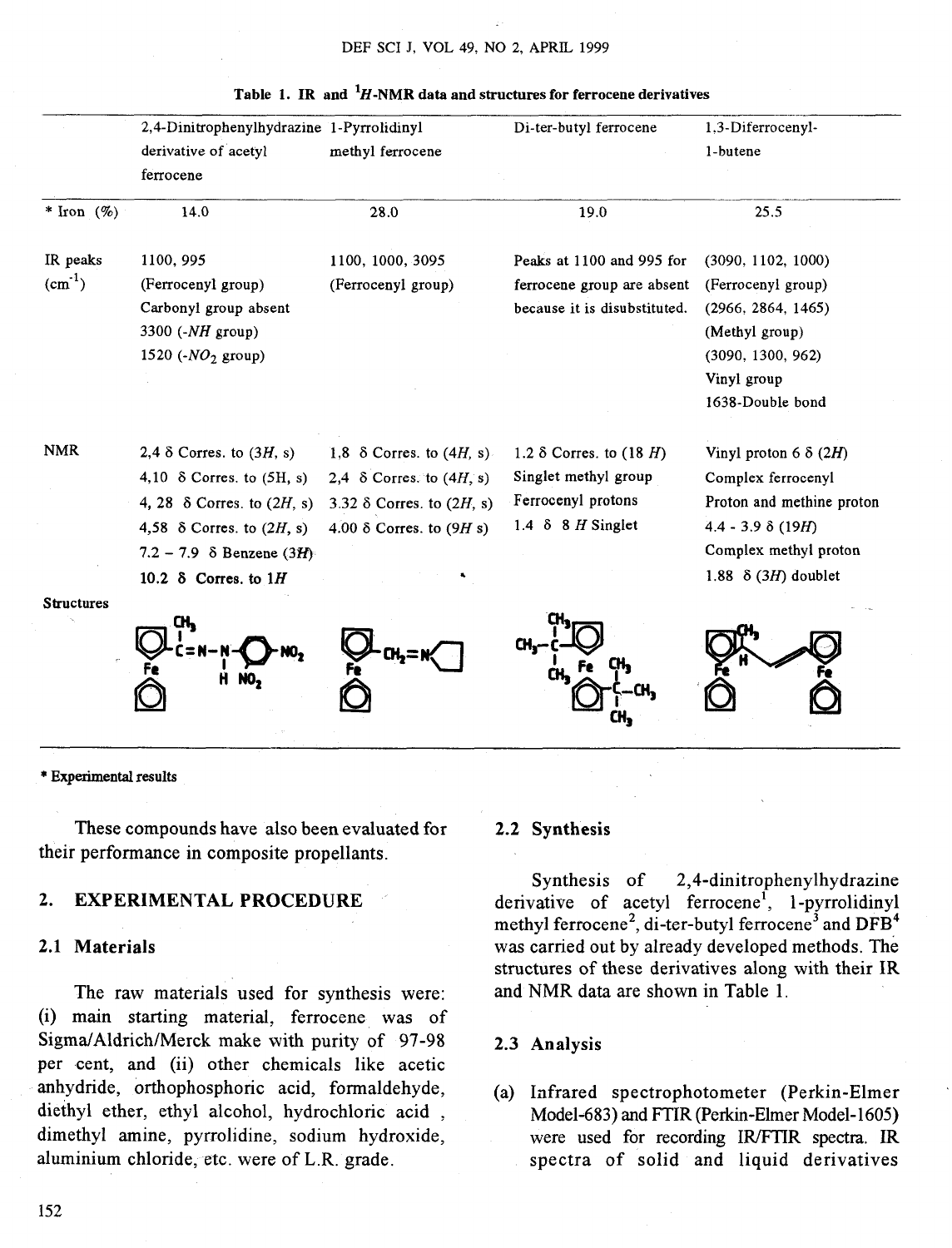respectively. Were cast.

- (b) Ultraviolet spectra were recorded on The above composition in batch size of
- 
- 
- 

was used to monitor reaction and identify the final compounds. Column chromatography technique was used to get compounds of required purity. **3. RESULTS & DISCUSSION** 

The propellants used were mainly of the following composition: 1-pyrrolidinyl methyl ferrocene, di-ter-butyl

- (a) Solid loading (85 %) containing bimodal AP indicates that these derivatives conform to the [mixture of  $AP$ (coarse)-250 $\mu$  and reported structures.
	-
- (b) Binder (15 %) containing HTPB, dioctyl adipate, toluene diisocyanate, pyrogallol, MAT  $[$ an adduct

were recorded by KBr/Nujol and smear methods, oxide), adipic acid and tartaric acid] and lecithin

ultraviolet-visible-NIR spectrophotometer 6/12 kg was processed and cast. The propellant (Hitachi Model-340-C). grain of dimensions (ID-60 mm, OD-1 15 mm, (c) Differential thermal analyser thermograms were length-200 mm and weight-2.5 kg were cut and recorded on locally-fabricated micro-DTA. evaluated statically in ballistic evaluation motor (BEM). Throat diameter of either 23 or 28 mm was (d) Viscosity was measured using digital used. The propellant grains were fired in<br>Brookfield viscometer. regressive mode after conditioning loaded motors (e) <sup>1</sup>H-NMR spectra were recorded with Bruker 90 for 24 hr at the required temperature. Some MHz FT NMR using CdCl<sub>3</sub> as a solvent with dumbbells were also made to determine their dumbbells were also made to determine their tetrarnethyl silane (TMS) as an internal standard. mechanical properties. Propellant pieces and Thin layer chromatography (TLC) on silica gel powder sample were used to determine density and used to monitor reaction and identify the final cal-val, respectively.

**2.4 Propellants Casting** & **Evaluation** The iron content, 'H-NMR and IR frequencies along with their assignments for 2,4-dinitrophenyl<br>hydrazine derivative of acetyl ferrocene, ferrocene and DFB are given in Table 1. This

 $AP(\text{fine})-8-10\mu$ ], aluminium powder and  $Fe<sub>2</sub>O<sub>3</sub>$  Before incorporating these ferrocene deriva-<br>or ferrocene derivative (if solid). tives in propellant compositions, some additional tests like acidity,  $pH$ , water content, solubility in toluene diisocyanate, pyrogallol, MAT [an adduct HTPB/DOA, and decomposition temperatures (in of MAPO (tris-methylazeridinyl phosphine air/nitrogen) were also carried out (Table 2). The air/nitrogen) were also carried out (Table 2). The

| Compound                                                        | Density<br>(g/cc) | Solubility in*DOA<br>at 40 $^{\circ}$ C<br>(g/ml) | Iron content<br>(%) | Melting point/boiling point<br>$(^{\circ}C)$ | Acidity<br>content<br>(pH) | Water content<br>(%) |
|-----------------------------------------------------------------|-------------------|---------------------------------------------------|---------------------|----------------------------------------------|----------------------------|----------------------|
| 2,4-Dinitrophenylhydrazine<br>derivative of acetyl<br>ferrocene | 1.62              | 1.2                                               | 13.7                | 217<br>Decomposition                         | 7                          | Nil                  |
| 1. Pyrrolidinyl methyl<br>ferrocene                             | 1.22              | 6.0                                               | 20.7                | 50<br>No decomposition,<br>only sublimation  | 10                         | 0.03                 |
| Di-ter-butyl ferrocene                                          | 1.12              |                                                   | 18.7                | BP range 110-120<br>at $0.6$ mm              | 7                          | $N_{1}$              |
| 1,3-Diferrocenyl-1-butene                                       | 1.32              |                                                   | 26.5                | 340-380<br>Decomposition                     | 7                          | 0.05                 |

#### **Table 2. Some physical properties of ferrocene derivatives**

\* DOA - diocetyl adipate: plasticiser, component of binder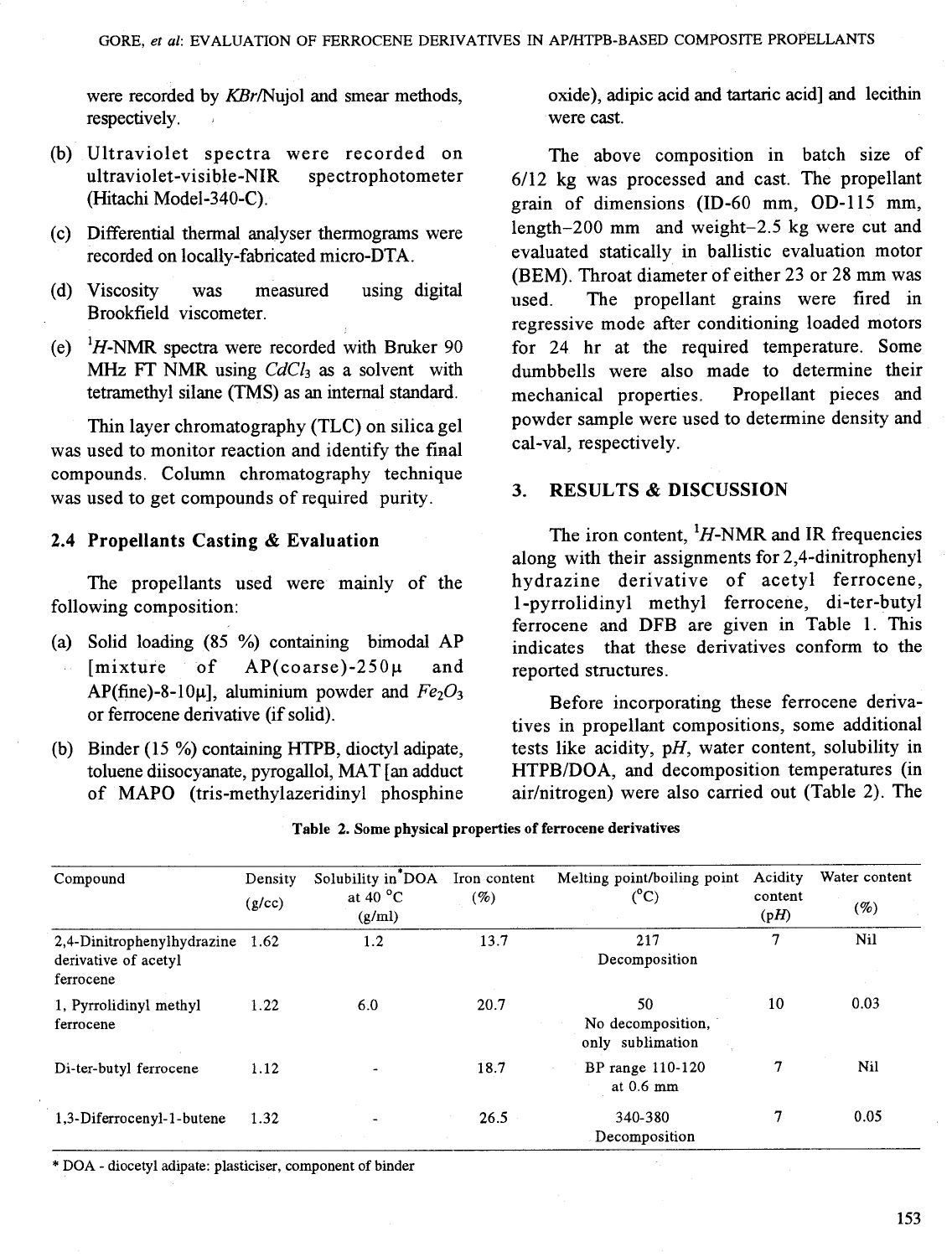|                                          | ${\bf Ingrediants}$                                     |             |                |        |        | Composite propellant formulation numbers |                 |                  |                  |      |              |
|------------------------------------------|---------------------------------------------------------|-------------|----------------|--------|--------|------------------------------------------|-----------------|------------------|------------------|------|--------------|
|                                          |                                                         | $\mathbf 1$ | $\overline{2}$ | 3      | 4      | 5                                        | 6               | 7                | 8                | 9    | 10           |
| $250 \mu$<br>$(\%)$                      | Ammonium perchlorate                                    | 33.5        | 33.5           | 33.5   | 33.5   | 33.5                                     | 34.0            | 33.5             | 33.5             | 8    | $\bf 8$      |
| Ammonium perchlorate<br>$8-10 \mu$<br>(% |                                                         | 33.5        | 33.5           | 33.5   | 33.5.4 | 33.5                                     | 34.0            |                  |                  |      |              |
| Ammonium perchlorate<br>(%)<br>4μ        |                                                         |             |                |        |        |                                          |                 | 33.5             | 33.5             | 72   | 72           |
| Aluminium                                | (%)                                                     | 17          | 17             | 17     | 17     | 17                                       | 17 <sub>1</sub> | 17               | 17               |      |              |
| Binder                                   | (%)                                                     | 15          | 15             | 15     | 15     | 15                                       | 15              | 15               | 15               | 20   | 20           |
| Iron oxide                               | (%)                                                     | 1           |                |        |        |                                          |                 |                  |                  |      |              |
| ferrocene                                | 2,4-Di-nitrophenylhydrazine<br>derivative of monoacetyl |             |                |        |        |                                          |                 |                  |                  |      |              |
| 1-Pyrrolidinyl methyl<br>ferrocene       |                                                         |             |                |        |        |                                          |                 |                  |                  |      |              |
| Di-ter-butyl ferrocene                   |                                                         |             |                |        | 1      |                                          |                 |                  |                  |      |              |
|                                          | 1,3-Diferrocenyl-1-butene                               |             |                |        |        | $\mathbf{1}$                             | 2               | $\boldsymbol{2}$ |                  | 2    |              |
| n-Butyl ferrocene                        |                                                         |             |                |        |        |                                          |                 |                  | $\boldsymbol{2}$ |      | $\mathbf{2}$ |
|                                          | Tensile strength $(kg/cm2)$                             | 10          | 13             | 12.6   | -10    | 10                                       | 11              | 7.5              | 8                | 7    | 7.2          |
| Percentage elongation                    |                                                         | 10          | 10             | 8      | 12     | 17                                       | 17              | $13 -$           | 12               | 22   | 22           |
|                                          | * Burn rate (mm/s) 70 KSC                               | 9.5         | 10             | 12     | 9.5    | 9.8                                      | 12              | 12.1             | 11.8             | 34   | 32           |
| Cal-val $(cal/g)$                        |                                                         | 1412        | 1488           | 1410   | 1408   | 1400                                     | 1406            | 1330             | 1330             | 967  | 960          |
| Density (g/ml)                           |                                                         | 1.72        | 1.74           | 1.74   | 1.74   | 1.74                                     | 1.74            | 1.73             | 1.72             | 1.62 | 1.62         |
|                                          | Pressure range<br><b>KSC</b>                            |             |                | 70-90  | 66-72  | 62-73                                    | 80-121          |                  |                  |      |              |
| **Ballistic<br>parameters                | Pressure average<br><b>KSC</b>                          |             |                | $77\,$ | 66     | 85                                       | 93              |                  |                  |      |              |
|                                          | Burn rate (mm/s)<br><b>70 KSC</b>                       |             |                | 11.5   | 9.5    | 9.8                                      | 11.5            |                  |                  |      |              |

Table 3. Burn rate and other properties of composite propellant formulations containing different ferrocene derivatives and ferric oxide

\* Strand burner results, \*\* BEM firing results

burn rate data of composite propellants containing of 10 mm/s at 70 KSC which is comparable to that different ferrocene derivatives are shown in Table 3.

this derivative (formulations 1  $\&$  2) gives burn rate same time, it improves TS.

of  $Fe<sub>2</sub>O<sub>3</sub>$  containing propellant. In addition, it improves cal-val and tensile strength (TS) and also 3.1 **2,4-Dinitrophenylhydrazine** Derivative of does not adversely affect processing of propellant slurry at the time of casting. Hence, it is concluded Table 3 shows that the propellant containing that this derivative is as good as  $Fe<sub>2</sub>O<sub>3</sub>$ , but at the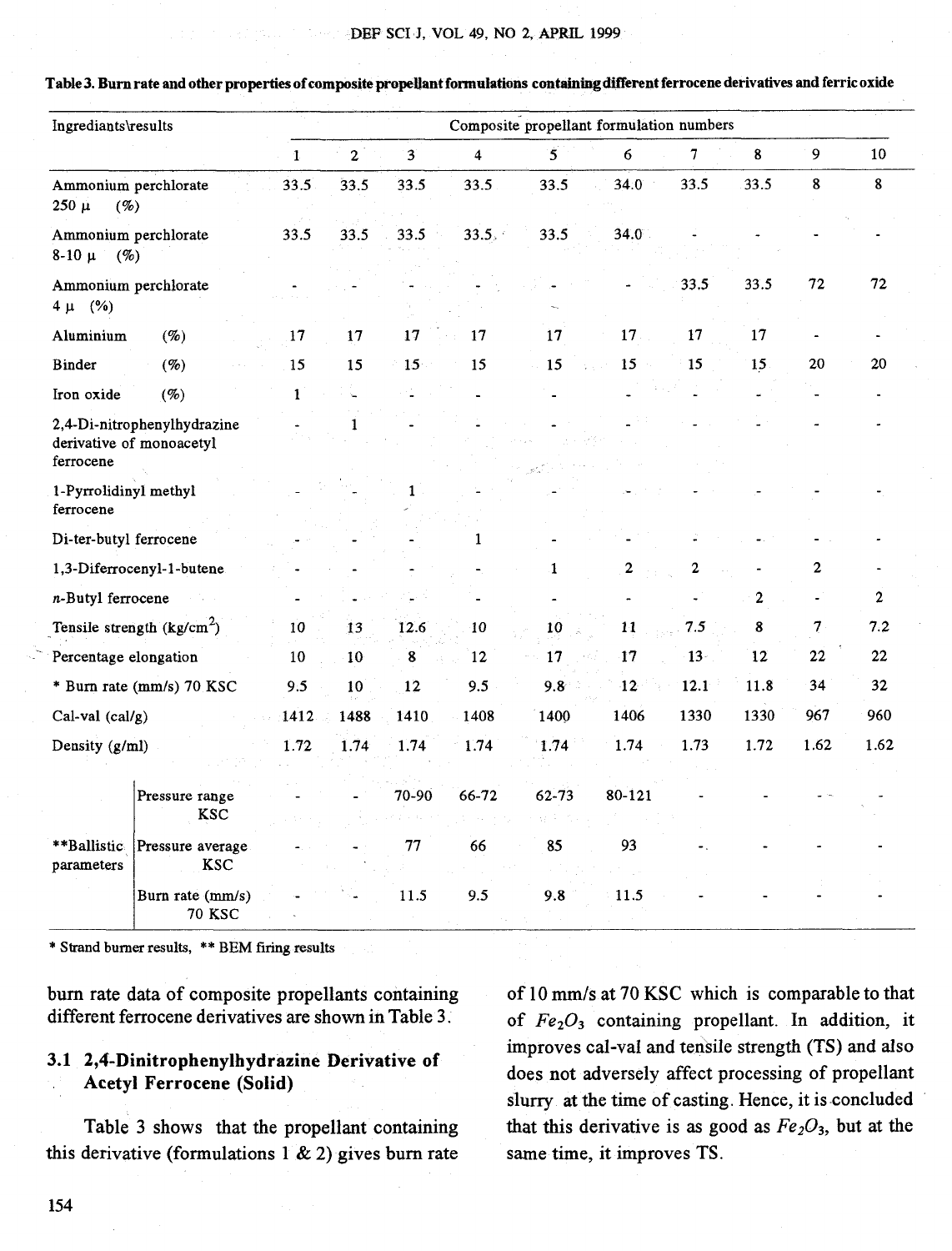## **3.2** 1-Pyrrolidinyl Methyl Ferrocene (Solid)

This derivative gives the burn rate of 12 mm/s at 70 KSC which is 20 per cent more than that of *Fe203* containing propellant (formulation 3). In addition, it improves TS but reduces percentage elongation. It also does not adversely affect processing of propellant mix at the time of casting of propellant. Hence, this derivative is better than  $Fe<sub>2</sub> O<sub>3</sub>$  and improves TS also.

## **3.3** Di-Ter-Butyl Ferrocene (Liquid)

This derivative gives the burn rate of 9.5 mm/s at 70 KSC (formulation 4) which is comparable to that of  $Fe<sub>2</sub>O<sub>3</sub>$  containing propellant. It also slightly improves percentage elongation. It is observed that the curing of the propellant with toluene diisocyanate (component of binder) as a curing agent is accelerated by this compound and as a result, pot life of the propellant is reduced.

The tubular propellant grains containing 1-pyrrolidinyl methyl ferrocene and di-ter-butyl ferrocene were fired statically in BEM. Smooth pressure-time profiles were obtained. Ballistic parameters are shown in Table 3.

### 3.4 1,3-Diferrocenyl-1-Butene (Liquid)

The performance of the propellant is compared with  $Fe<sub>2</sub>O<sub>3</sub>$  as well as *n*-butyl ferrocene (liquid). The formulations with the incorporation of DFB were made and cast in tray to study compatibility of this derivative with other ingredients and also its curing pattern. It is observed that this derivative accelerated curing if toluene diisocyanate is used as a curing agent and thus reduces the pot life of propellant mix. However, in the absence of curing catalyst like ferric acetylacetonate, adequate pot life is obtained. So, further castings were done by eliminating ferric acetylacetonate in propellant compositions.

The data shows that this derivative gives the burn rate of 9.8 mm/s at 70 KSC (formulation 5), which is comparable with that of  $Fe<sub>2</sub>O<sub>3</sub>$  containing propellant. Further, it improves percentage

| Propellant composition of ammonium perchlorate |                                        |  |  |  |  |
|------------------------------------------------|----------------------------------------|--|--|--|--|
| $-80%$                                         |                                        |  |  |  |  |
|                                                |                                        |  |  |  |  |
| $-20 \%$                                       |                                        |  |  |  |  |
| - 2 parts                                      |                                        |  |  |  |  |
|                                                |                                        |  |  |  |  |
|                                                | $n-Butyl$<br>ferrocene                 |  |  |  |  |
| 4.6                                            | 4.4                                    |  |  |  |  |
| 18-22                                          | $15 - 20$                              |  |  |  |  |
|                                                | 1,3-Diferrocenyl<br>$-1$ -butene (DFB) |  |  |  |  |

**Table 4.Data on non-aluminised composite propellant** 

**containing 1,3-diferrocenyl-1-butene and n-butyl** 

| Catalyst                           | 1,3-Diferrocenyl-<br>1-butene                | n-Butyl<br>ferrocene<br>Pressure<br>range<br>(kg/cm <sup>2</sup> ) |  |
|------------------------------------|----------------------------------------------|--------------------------------------------------------------------|--|
| Temperature (°C)                   | Pressure<br>range<br>(kg/cm <sup>2</sup> )   |                                                                    |  |
| $-30$                              | 73-87                                        |                                                                    |  |
| $+31$                              | 90-104                                       | 85-100                                                             |  |
| $+55$                              | 100-109                                      | 93-105                                                             |  |
|                                    | Pressure<br>average<br>(kg/cm <sup>2</sup> ) | Pressure<br>average<br>(kg/cm <sup>2</sup> )                       |  |
| $-30$                              | 78                                           | 71                                                                 |  |
| $+31$                              | 97                                           | 91                                                                 |  |
| $+55$                              | 105                                          | 96                                                                 |  |
|                                    | Burn rate<br>(mm/s)                          | Burn rate<br>(mm/s)                                                |  |
| at $75 \text{ kg/cm}^2$<br>$-30$   | 20.0                                         | 17.0                                                               |  |
| at 90 kg/cm <sup>2</sup><br>$+31$  | 27.8                                         | 25.0                                                               |  |
| at 100 kg/cm <sup>2</sup><br>$+55$ | 29.0                                         | 27.0                                                               |  |

elongation which indicates that it acts as a plasticiser also.

The effect of concentration of this ferrocene derivative on burn rate and other properties is also given in Table 3 (formulations 5 and *6).* The data indicate that the burn rate increased by 2 mm/s and elongation has also increased by 17 per cent as compared to that of  $Fe<sub>2</sub>O<sub>3</sub>$  containing propellants.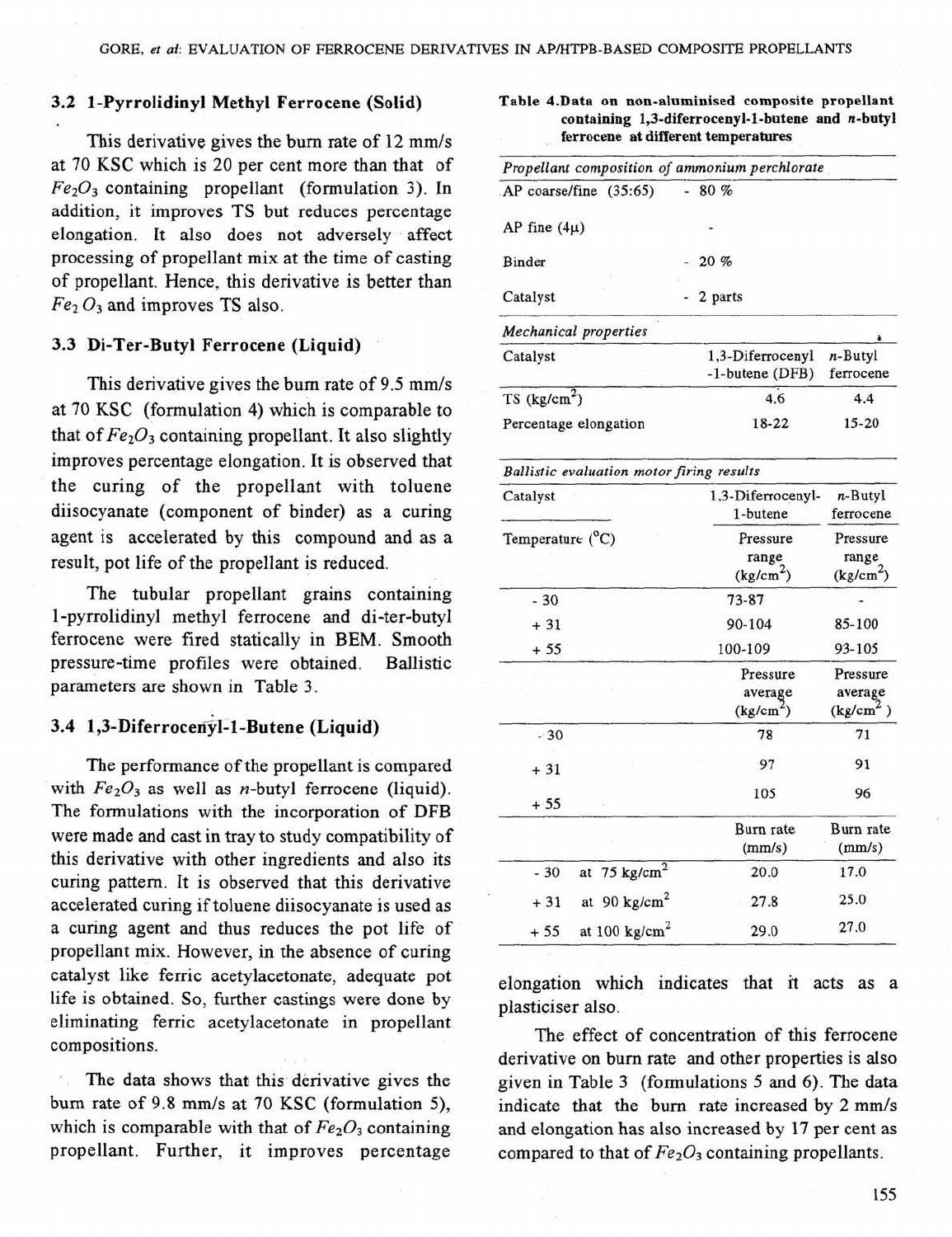Tubular propellant grains containing one and two per cent DFB were fired statically in BEM. A smooth pressure-time profile was obtained. Based on this data, it is concluded that this compound is as good as  $Fe<sub>2</sub>O<sub>3</sub>$  and at the same time, it also acts as a plasticiser.

The effect of DFB has also been compared with that of *n*-butyl ferrocene on the burn rate of propellant (formulations 7 and 8). It is seen that burn rate is 12.1 mm/s and elongation is 13 per cent for DFB containing propellant as against 11.8 mm/s and 12 per cent, respectively for  $n$ -butyl ferrocene containing propellant. Similar observation is also recorded for another propellant formulation, where bum rate with the use of DFB is 34 mm/s as against 32 mm/s in case of  $n$ -butyl ferrocene (formulations 9 and 10).

The efficiency of DFB containing propellant was studied over a wide range of temperatures using 15 kg batch of propellant formulation. Tubular propellant grains containing DFB and n-butyl ferrocene were static-tested in BEM in regressive mode. Smooth pressure-time profiles were obtained. The results are given in Table 4. It is evident that bum rates of DFB containing propellants are higher at all temperatures as compared to that of n-butyl ferrocene.

The efficacy of DFB in fuel-rich formulation has also been studied and the data on static evaluation of fuel-rich propellant is shown in Table 5. It is clear that DFB enhances the bum rate of fuel-rich propellants also, similar to  $n$ -butyl ferrocene in composite propellants.

#### **4. CONCLUSIONS**

All ferrocene derivatives used in this study increase the burn rate of AP/HTPB-based propellants. **2,4-Dinitrophenylhydrazine** derivative of acetyl ferrocene, 1-pyrrolidinyl methyl ferrocene, di-ter-butyl ferrocene and DFB are as effective as  $Fe<sub>2</sub>O<sub>3</sub>$  for improving burn rates. However, DFB being liquid, has an edge over

#### **Table 5. Burn rate of fuel-rich composite propellants with 1,3-diferrocenyl-1-butene and n-butyl ferrocene**

| Propellant composition                             | Catalyst                            | Burn rate<br>(mm/s) at 50<br>(kg/cm <sup>2</sup> ) |  |
|----------------------------------------------------|-------------------------------------|----------------------------------------------------|--|
| AP<br>$-45%$                                       |                                     |                                                    |  |
| Binder (HTPB)<br>$-35\%$<br>$-15\%$<br>Polystyrene | 1.3-Diferrocenyl-<br>1-butene (DFB) | 2.4                                                |  |
| Magnesium<br>$-5$ %<br>$-1$ part<br>Catalyst       | n-Butyl ferrocene 2.4               |                                                    |  |

 $Fe<sub>2</sub>O<sub>3</sub>$  and facilitates increase in solid loading. It also improves mechanical properties and increases burn rates as compared to  $n$ -butyl ferrocene in composite propellants as well as fuel-rich composite propellants propellants.

#### **ACKNOWLEDGEMENTS**

Authors are grateful to Dr Haridwar Singh, Director and Shri P.G. Shrotri, Associate Director, High Energy Materials Research Laboratory (HEMRL), Pune, for their constant encouragement and keen interest. The authors are also grateful to Dr J.P. Agrawal, Group Director, HEMRL for his valuable suggestions during this study.

#### **REFERENCES**

- 1. Kishore, K. & Rajalingam, P. Polymer-filler interaction in hydroxyl-terminated polybutadiene-ammonium perchlorate system in the presence of bonding agent. J. *Appl. Polym.*  **Sci.,** 1989,37, 2845-53.
- 2. Landuyt, V.; Ayers, D.C. & Orval, E. 1 -Pyrrolidinyl methyl ferrocene. United States Department of the Army, USA. USA Patent 392,4 10,09 December 1975. *Chem. Abstr.,* 1976, *84,* 59752j.
- **3.** Leigh, T. Ferrocene derivative containing tertiary alkyl groups synthesis by the Friedel-Crafts and other methods. *J. Chem.* **Soc.,** September 1964, 3294-302.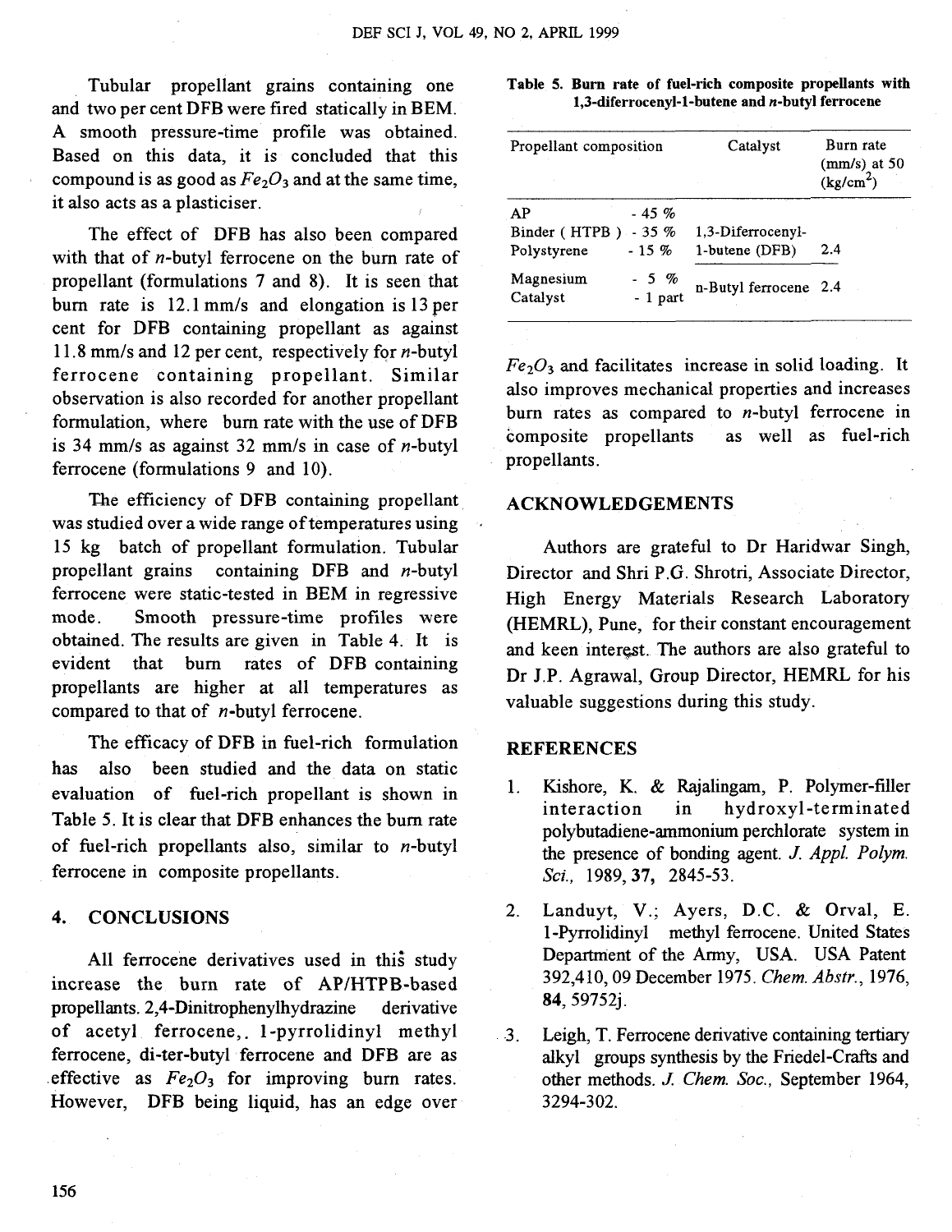- 4. Vuga, S. M. Effect of liquid burn rate catalysts on rheological properties of high energy composite propellants. Propell. Explo. Pyrotech., 1991,16, 293-98.
- 5. Sayles, D.C. Solid propellant compositions and method of modifying propellant burning rate using ferrocene derivatives. United States Department of the Army, USA. US Patent 3,447,981, 03 January 1969.
- 6. Finck, B. & Mondet, J.C. Combustion of solid composite propellants using grafted ferrocene derivative in the binder. Proceeding of the  $19<sup>th</sup>$ International Annual ICT Conference on Combustion Detonation Phenomenon (Fr), 1988. pp. 7211-72113, Chem. Abstr., 1990, 112(7), 121694u.
- 7. Bohnlein-MauB, J. et al. Structural influences of ferrocenes on burn rate modification of composite rocket propellants. Proceeding of the

24<sup>th</sup> International Annual ICT Conference, 1993. pp. 71-1 **ff.** 

- 8. Bohnlein-MauB, J. et al. Abbrand-und migration seigen schafter von zweikemigen ferrocenebindungen also Abbrandrnodifickatoren in composittreibstoffen. Proceeding of the  $25<sup>th</sup>$ International Annual ICT Conference, 1994. pp. 105-1 ff.
- 9. Hsi-Cheng, Yeh; Dah-Ming, Chen. & Hney-Cheeng, Perng. Studies on the burning rate of butacene/Al/AP/carbon fiber composite propellants. Proceeding of the 26" International Annual ICT Conference, 1995. pp. 14-1 ff.
- 10. Bohnlein-MauB, Jutta ; Klaus, Peter Brehler & Klaus, Menke. New chemically-bound ferrocenes for bum rate modification of composite rocket and gas generating propellants. Proceeding of the 26<sup>th</sup> International Annual ICT Conference, 1995. pp. 53-1 ff.

#### **Contributors**

**Mr GM Gore** obtaind his MSc in 1976. He joined DRDO in 1977. Presently, he is working as Scientist at the High Energy Materials Research Laboratory (HEMRL), Pune. His areas of research include: synthesis, characterisation and evaluation of high energy materials and development of energetic plasticiser for double-base propellants.



**Mrs KR Tipare** obtained her MSc (Organic Chemistry) in 1984. She joined DRDO in 1989. Presently, she is working as Technical Asistant B at HEMRL. Her areas of research include: synthesis and characterisation of high energy materials.